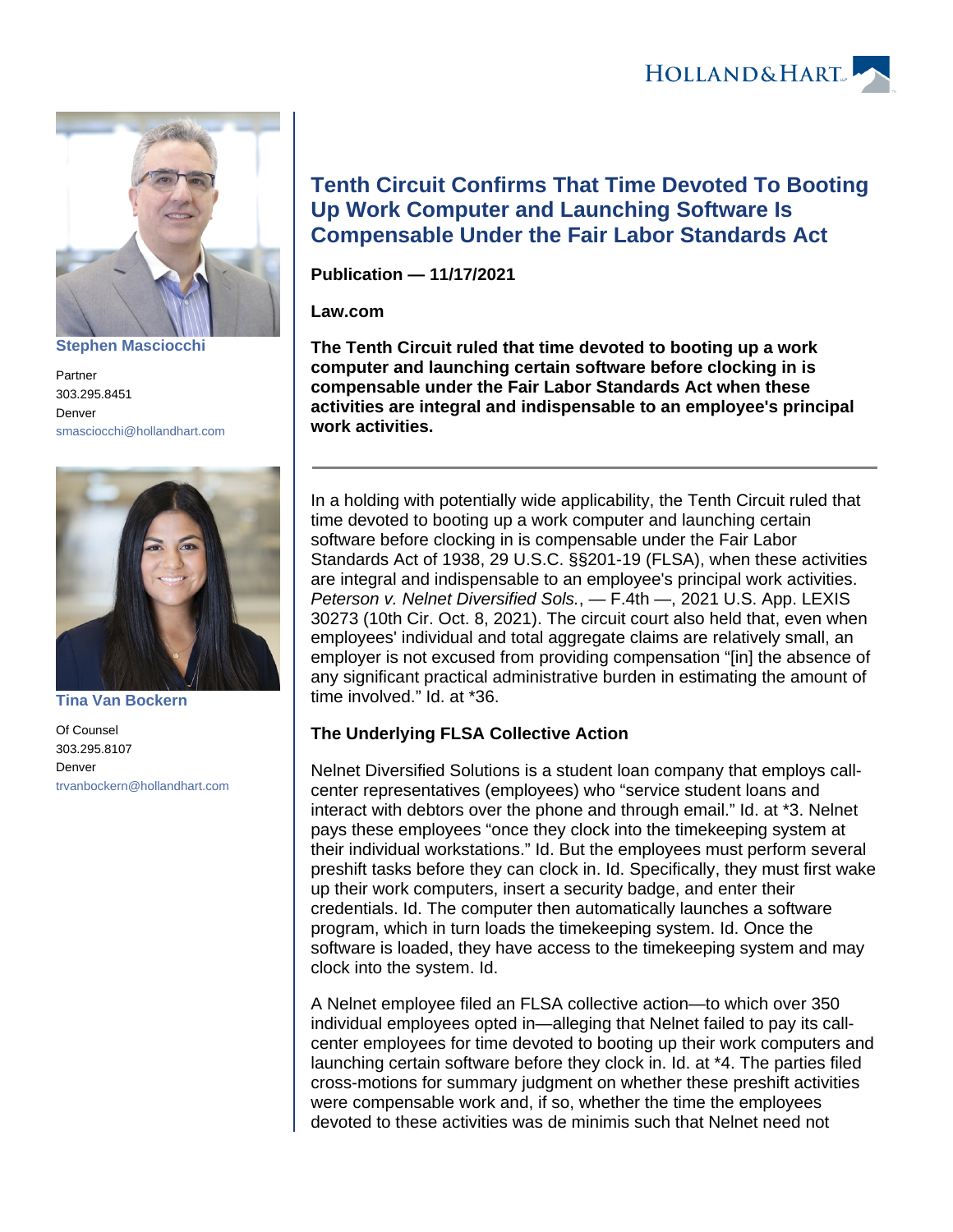

compensate them for it. Id.

The district court resolved the first issue in favor of the employees, finding that the preshift activities were compensable. Id. The court reasoned that because the employees could not "dispense" with booting up their computers and launching software if they were to perform their principal work activities of servicing student loans and communicating with borrowers, the time spent preparing their computers was integral and indispensable to their work activities. Id. at \*13-\*14. But it concluded that the time required to do so was de minimis and therefore granted summary judgment to Nelnet. Id. at \*4-\*5. The court also granted Nelnet's motion to recover certain prevailing-party costs under F.R.C.P. 54(d). Id. at \*5. The employees appealed, arguing that the time at issue is both compensable and not de minimis and that, even assuming Nelnet was entitled to summary judgment, the district court erred in awarding costs. Id.

### **Compensability and the 'Integral and Indispensable' Test**

The FLSA requires employers to pay employees for their work, but it does not clearly define what kinds of activities qualify as compensable work. Id. at \*6. The U.S. Supreme Court initially defined "work" broadly "as 'physical or mental exertion (whether burdensome or not) controlled or required by the employer and pursued necessarily and primarily for the benefit of the employer and his business." Id. (quoting Tenn. Coal, Iron & R. Co. v. Muscoda Loc. No. 123, 321 U.S. 590, 598 (1944)). But Congress narrowed this definition in the Portal-to-Portal Act of 1947, 29 U.S.C. §§251-62 (Act), which excludes any time devoted to "walking, riding, or traveling to and from the actual place of performance of the principal activity or activities which such employee is employed to perform"—in other words, commute time— from the definition of compensable work. Id. at \*6-\*7 (quoting 29 U.S.C. §254(a)(1)). The Act also excludes preliminary and postliminary activities, providing that the time devoted to "activities which are preliminary to or postliminary to [the employee's] principal activity or activities" is not compensable. Id. at \*7 (quoting 29 U.S.C. §254(a)(2)).

The Act thus requires identifying both an employee's principal activities and activities that are an "integral and indispensable part of the principal activities." Id. (citing Integrity Staffing Sols. v. Busk, 574 U.S. 27, 33 (2014) (quoting IBP v. Alvarez, 546 U.S. 21, 29-30, (2005))). An activity is integral and indispensable if it is an intrinsic element of the principal activities and one with which the employee cannot dispense if the employee is to perform the activities. Id.

### **The Circuit Court Affirms the Compensability Decision**

Nelnet urged the Tenth Circuit to affirm summary judgment on the basis that the employees' activities of booting up their computers and launching software was not compensable work. Id. at \*6, \*9. In support, Nelnet relied on Reich v. IBP, 38 F.3d 1123 (10th Cir. 1994), in which the Tenth Circuit held that time devoted to donning a hard hat, safety glasses, earplugs, and safety shoes was not compensable because it did not satisfy the Tennessee Coal definition of work. Id. at \*9. But in light of intervening Supreme Court case law decided after IBP, including Busk and Alvarez,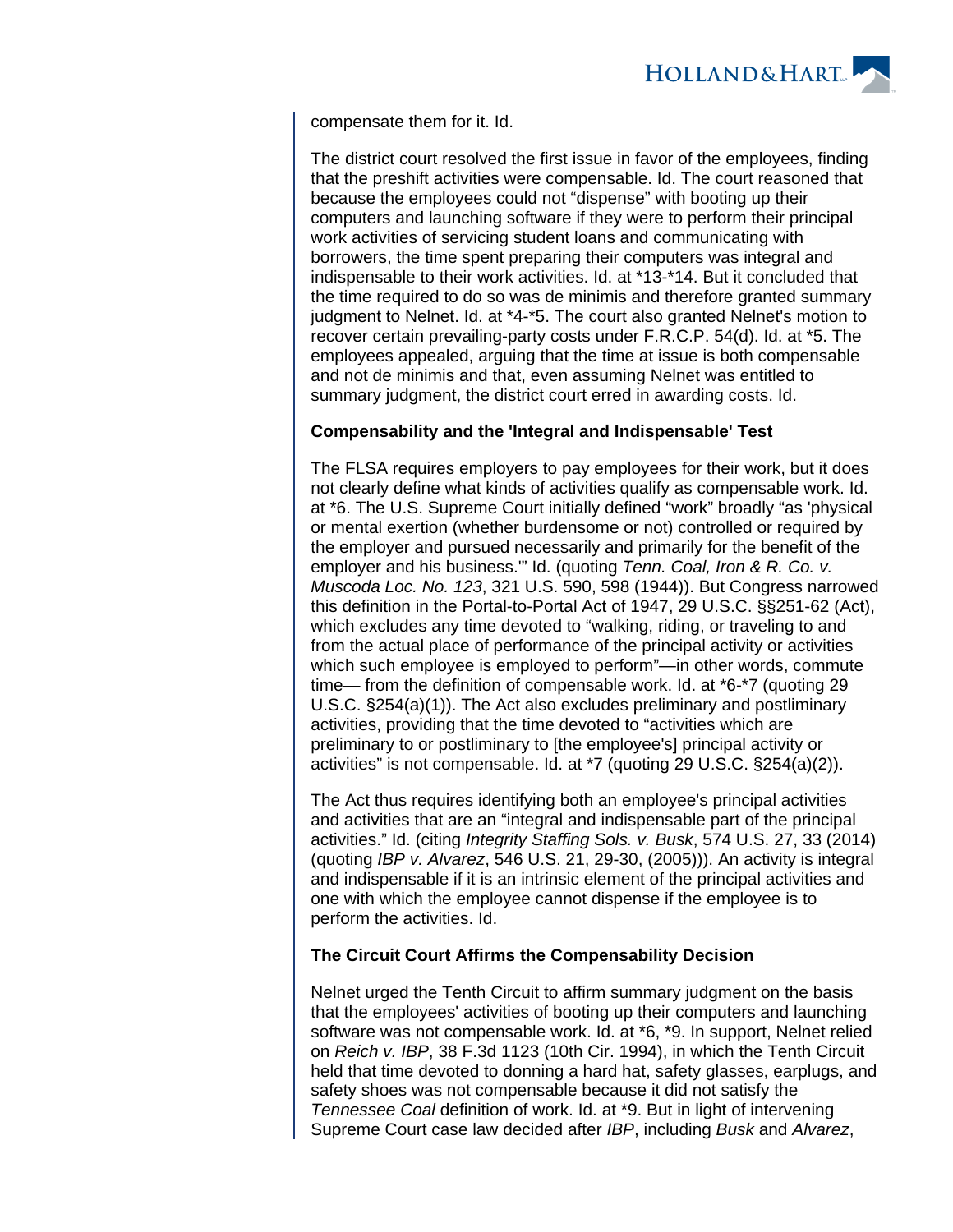

the circuit court declined to apply the Tennessee Coal definition of "work." and it instead clarified that "the integral-and-indispensable inquiry [i]s the sole test governing compensability." Id. at \*11.

Applying the integral-and-indispensable test, Tenth Circuit agreed with the district court that Nelnet's call center employees could not "dispense" with booting up their computers or launching software because their principal work activities—servicing student loans by communicating with debtors over the phone and by email—require access to email and the debtor information and payment history stored on their computers. Id. at \*14-\*15. The circuit court further rejected Nelnet's arguments comparing the employees' preshift activities to "waiting in line to punch a time clock." Id. \*14-\*16. It reasoned that "turning on a computer, entering passwords, and launching software is not analogous to waiting in line to punch a clock, particularly when—very much unlike a time clock—the computer itself is an integral tool for the work the individual is employed to perform." Id. at \*16. The court therefore concluded that the employees' preshift activities of booting up their computers and launching software was compensable under the FLSA. Id. at \*18.

#### **The Circuit Court Rules the Time Was Not 'De Minimis'**

Having affirmed the district court's conclusion that the employees' time spent booting up their computers and launching software was compensable, the Tenth Circuit next addressed whether Nelnet was excused from paying compensation under the de minimis test. Id. Courts balance three factors in determining whether work time is de minimis: (1) the practical administrative difficulty of recording the time; (2) the aggregate size of the claim; and (3) whether the employee performed the work on a regular basis. Id. at \*19. Before performing this analysis, courts must first estimate the amount of time at issue. Id. There is no precise amount of time for which compensation may be denied as de minimis; instead, the employer bears the burden to show that the de minimis doctrine applies. Id.

Nelnet's expert calculated the median time from badge swipe to clock-in as a range from 1.6 minutes to 2.27 minutes, depending on the Nelnet location. Id. at \*20. On appeal, the employees argued that the actual time ranged from four to six minutes. Id. But the Tenth Circuit agreed with Nelnet that the employees waived any challenge to Nelnet's expert's estimates because they neither obtained their own expert nor disputed any of Nelnet's time estimates. Id. Indeed, for summary judgment purposes, they accepted the expert's calculations. Id. at \*20-\*21. The circuit court thus declined to consider the challenge to Nelnet's time estimates, which was raised for the first time on appeal, with no plain-error argument. Id. at \*21.

But, because Nelnet's expert was able to estimate the time at issue, the Tenth Circuit opined that the first de minimis factor weighed against Nelnet. Id. at \*24-\*28. In other words, "Nelnet failed to carry its burden of showing why it would be administratively burdensome to estimate the amount of time at issue[.]" Id. at \*28.